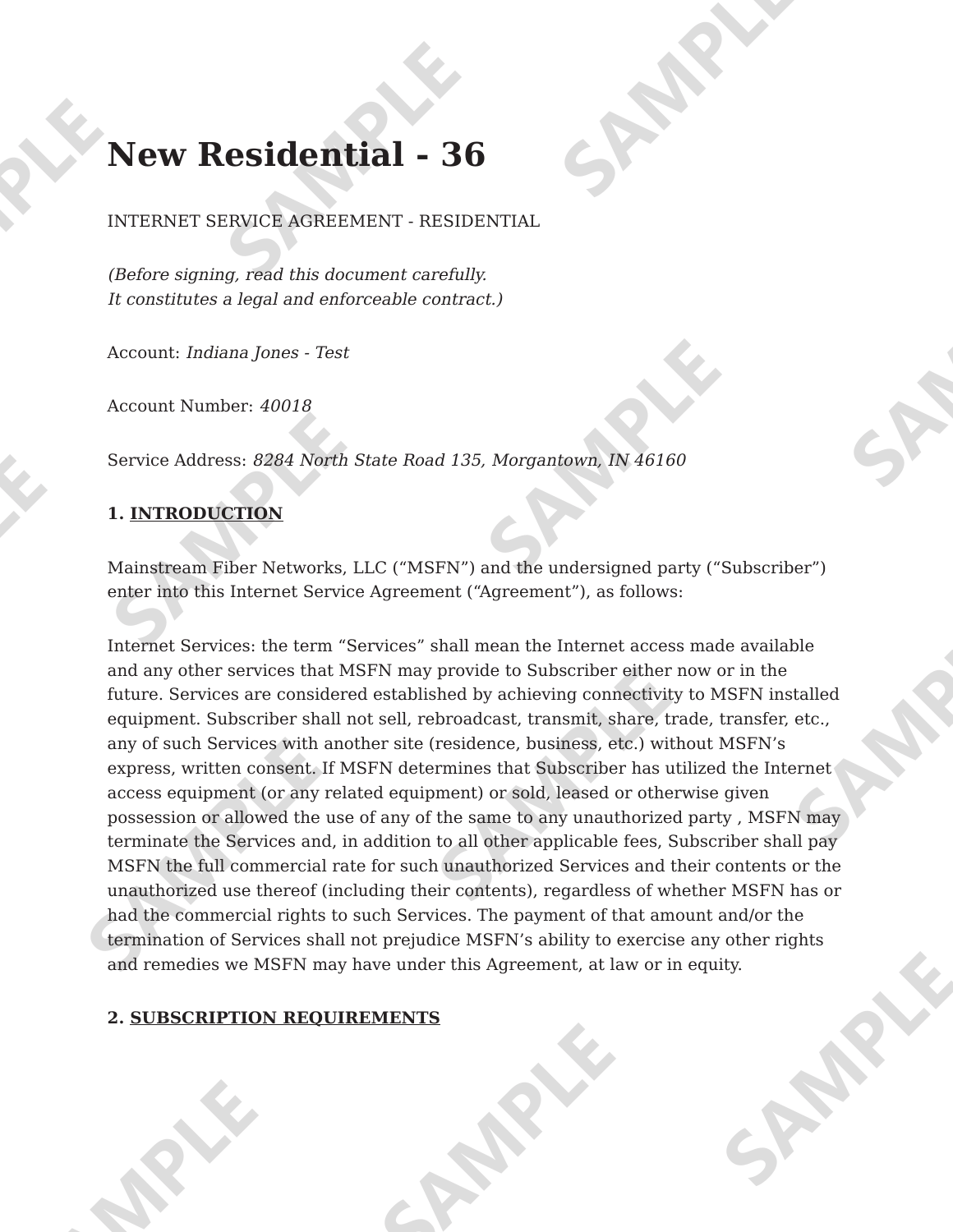A. Contractual Requirements: Subscriber must be at least eighteen (18) years of age.

**B. Equipment:** Subscriber is responsible for the safety and security of the leased equipment. Should leased equipment be stolen or damaged during the term, the subscriber will be required to pay for applicable equipment replacement and installation costs beyond that of "normal" wear and tear. The Subscriber shall not relocate or tamper with the fiber equipment. Equipment as provided for Subscriber's use contains certain components and software which are proprietary to MSFN and/or its vendors. Subscriber agrees not try to reverse-engineer, decompile or disassemble any software or hardware contained within your equipment. Such actions are strictly prohibited and may result in the termination of your Services and/or legal action. Failure to return equipment in good working condition, ordinary wear and tear excepted, at the end of the Agreement will result in Subscriber being charged the full replacement cost of the equipment.

**C. Internet Rental Agreement:** MSFN may require that an Internet Rental Agreement be executed prior to any installation or commencement of Services.

## **3. PRICING AND INSTALLATION:**

Order date will be considered the date accepted order is received from Subscriber. Estimated installation date will be up to 120 business days after the order is accepted and approved.

#### A. Subscriber Information:

Subscriber information should be provided at the time of order and is listed on order. The Subscriber listed on the received order will be the Primary Authorized User of the account.

The subscriber is listed as: Indiana Jones - Test

**B.** If "Rent" is selected, the MSFN Internet Rental Agreement is incorporated herein.

C. Pricing Details are contained in this Agreement.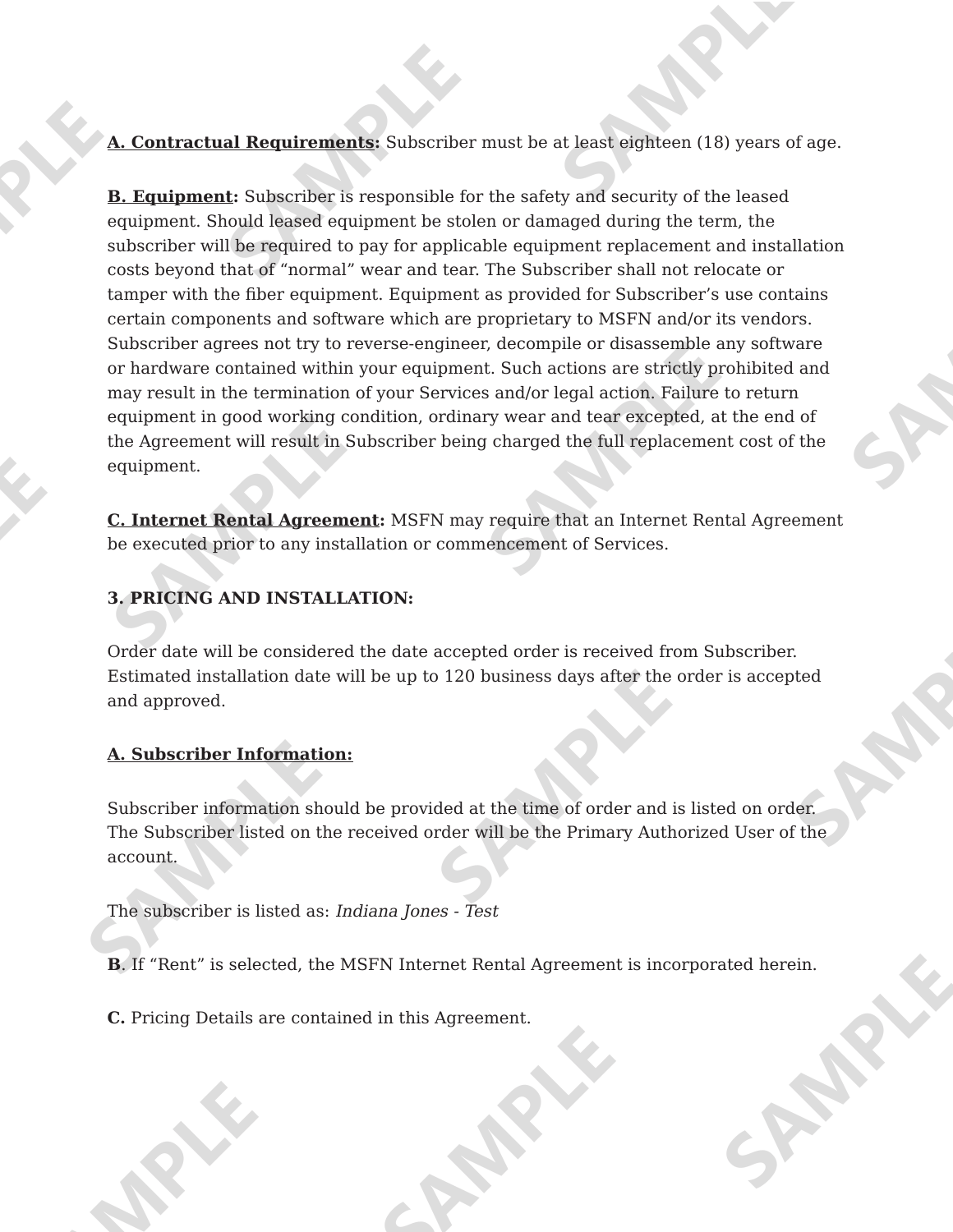Subscriber agrees to services as listed:

- Blast Wi-Fi Residential (+\$14.95)
- Managed Wi-Fi Boosters-Residential (+\$9.95)
- Residential Unleashed & Unlimited 1 Gb/ 1 Gb (+\$69.95)
- Harrison Recovery Fee  $(+\$5.00)$

#### D. Subscriber's Duty to Notify E-911:

TO ASSURE THAT YOUR LOCATION IS KNOWN IN CASE OF YOUR 911 EMERGENCY CALL, SUBSCRIBER BEARS THE RESPONSIBILITY TO KEEP ACCURATE AND UP TO DATE LOCATION INFORMATION ON FILE WITH MSFN. ADDITIONAL E-911 INFORMATION CAN BE FOUND IN THE E-911 DIGITAL AND E-911 MLTS DOCUMENTS AVAILABLE UPON REOUEST.

#### E. Key hardware placement:

MSFN's installer will determine the most efficient placement for the NID (Network Interface Device) Box which is to be located on an outside wall of Subscriber's premises. The installer will then determine the most efficient location to place the necessary Equipment inside the structure. Subscriber will have the opportunity to approve these placements; but, once these placements are agreed, any further change orders will be billed at \$100.00 per hour with a one hour minimum. Subsequent time will be billed in 15 minute increments.

By entering into this Agreement, Subscriber grants MSFN a license to enter upon Subscriber's premises to install and maintain Service and equipment.

## F. Additional charges for Taxes, Tariffs and Fees:

In addition to the charges for Services as listed above (and as they may be amended during any renewal term), Subscriber shall be charged and shall be obligated to pay monthly (1) all applicable taxes, tariffs or fees (such as, but not limited to, any recovery fee) associated with Subscriber's access to the Services or usage thereof and (2) any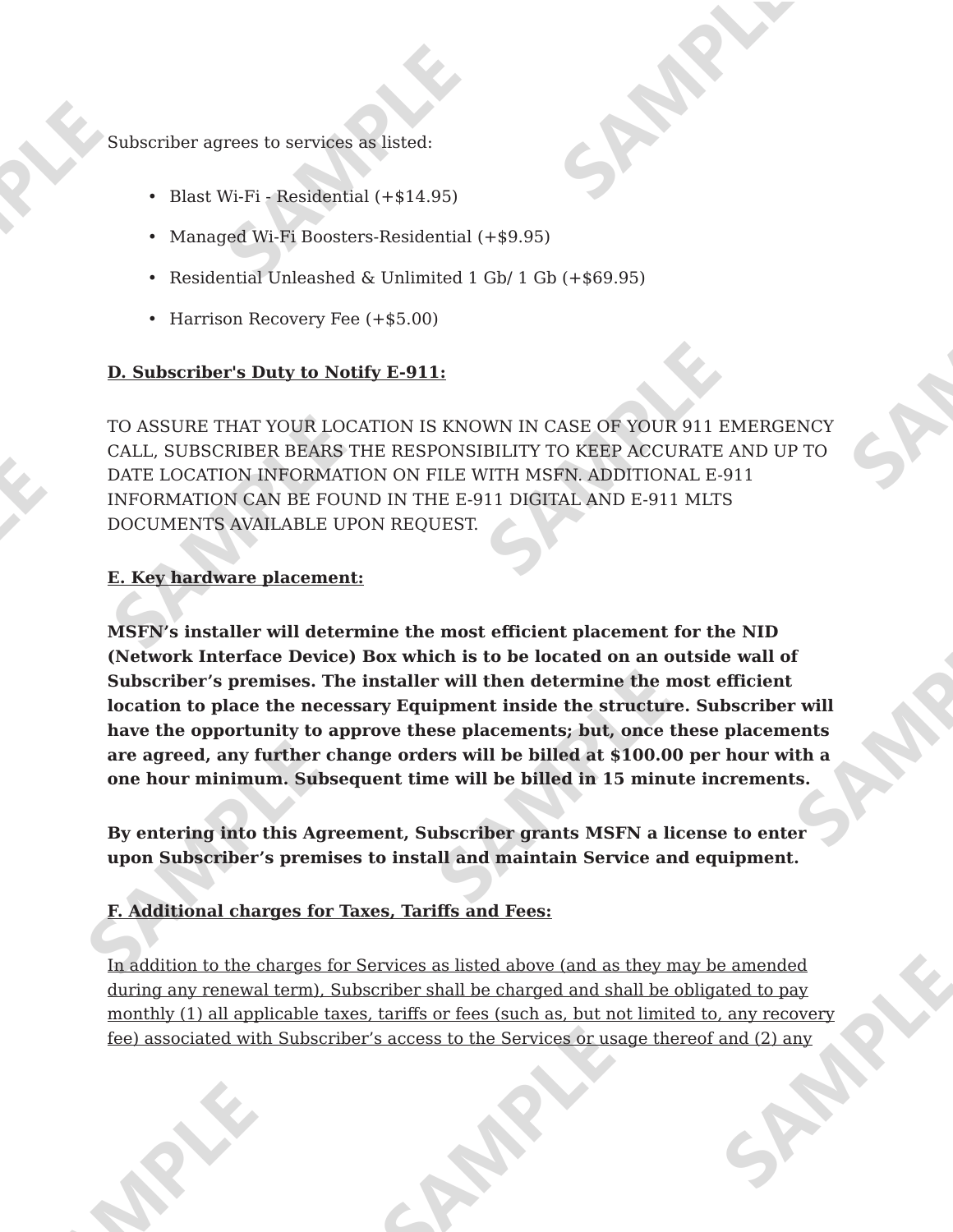charges, howsoever characterized, which may be related to initial infrastructure installation as well as ongoing operations and use. These taxes, tariffs and fees are subject to change as they may be applicable.

**G. Installation Fees:** Installation fees may vary due to Subscriber building entrance and additional equipment requirements, as well as distance from the mainline fiber optic cable.

#### H. Subscriber's Full Payment Obligation; Limited Exceptions; Cancellation:

#### (1) Payment Obligation Upon Termination

During the Initial Term, Subscriber's obligation to make monthly payments as identified in this Agreement (and in any amendments or revisions) is irrevocable whether or not service is terminated for any reason by Subscriber's action or failure to act including, but not limited to, failure to make payments when due.

Subject to the limited exception provided below, upon termination or cancellation occurring during the Initial Term Subscriber shall pay MSFN, in addition to a \$100.00 termination fee and any other sums then due and owing, all monthly payments for the remainder of the Initial Term and such remaining payments are accelerated and become due and payable upon termination or cancellation. MSFN strives to maintain a 90th percentile of available bandwidth.

Provided however, so long as Subscriber's account is otherwise paid up-to-date and Subscriber has otherwise performed consistently with his/her obligations under this Agreement, if Subscriber pays MSFN a sum equal to one-half of the amount due to MSFN for the remainder of the Initial Term plus, a \$100.00 cancellation fee MSFN will terminate the agreement and cease monthly invoicing. At sole MSFN discretion, equipment may need returned to an MSFN branch office. Failure to return equipment within 10 business days of such request will result in an additional equipment charge.

#### (2) Cancellation Before Installation Process Commences

So long as installation process has not yet commenced, Subscriber (by giving notice as required in this Agreement) may cancel this Agreement subject to forfeiture of the down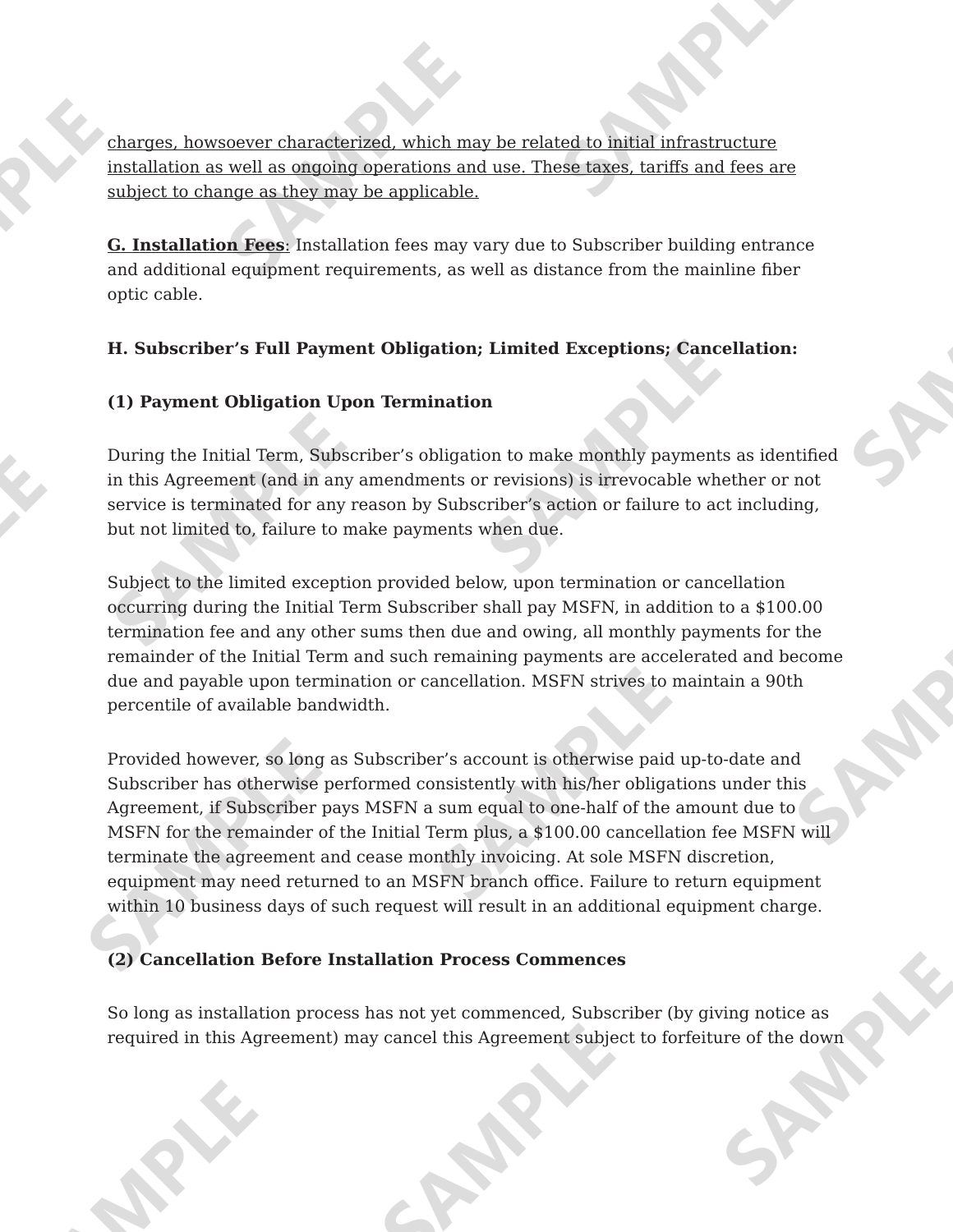payment. Once installation has commenced. Subscriber may not cancel this agreement without forfeiting the down payment. Once Subscriber is given notice that MSFN is ready to commence installation, such installation must be completed within thirty (30) days or, but for the case of such delay being exclusively attributable to MSFN, this Agreement shall be deemed to be cancelled and Subscriber's down payment forfeited.

## (3) Assumptions of Accounts

So long as Subscriber's account is current in all respects and in the sole discretion of MSFN, upon the relocation of Subscriber from the address listed in this agreement, a subsequent party may assume all of the obligations of Subscriber upon execution of this Internet Services Agreement and any other required documents plus an Activation charge of  $$100.00$ 

## (4) Reduction or Termination of Selected Services during Term

If during a Term Subscriber (i) reduces already contracted Services or (ii) terminates already Selected Services, excluding ProtectIQ/ ExperienceIQ, then Subscriber shall promptly pay a contract reduction fee of \$100.00.

## (5) Subscriber requested suspension:

MSFN does not offer suspended billing or services. This includes but is not limited to seasonal, vacation, construction or renovation, etc. Total invoice amount is due by due date regardless of actual Subscriber usage.

## (6) Credit and Collections

a. Down Payment: Mainstream Fiber Networks requires a down payment prior to the installation of Services.

**b.** Activation Charge: An Activation charge of \$100.00 will be required for reinstatement of service following termination or any disconnect for non-payment.

c. Advance Payments: In addition to the down payment MSFN may require a Subscriber to make an advance payment before services and facilities are furnished or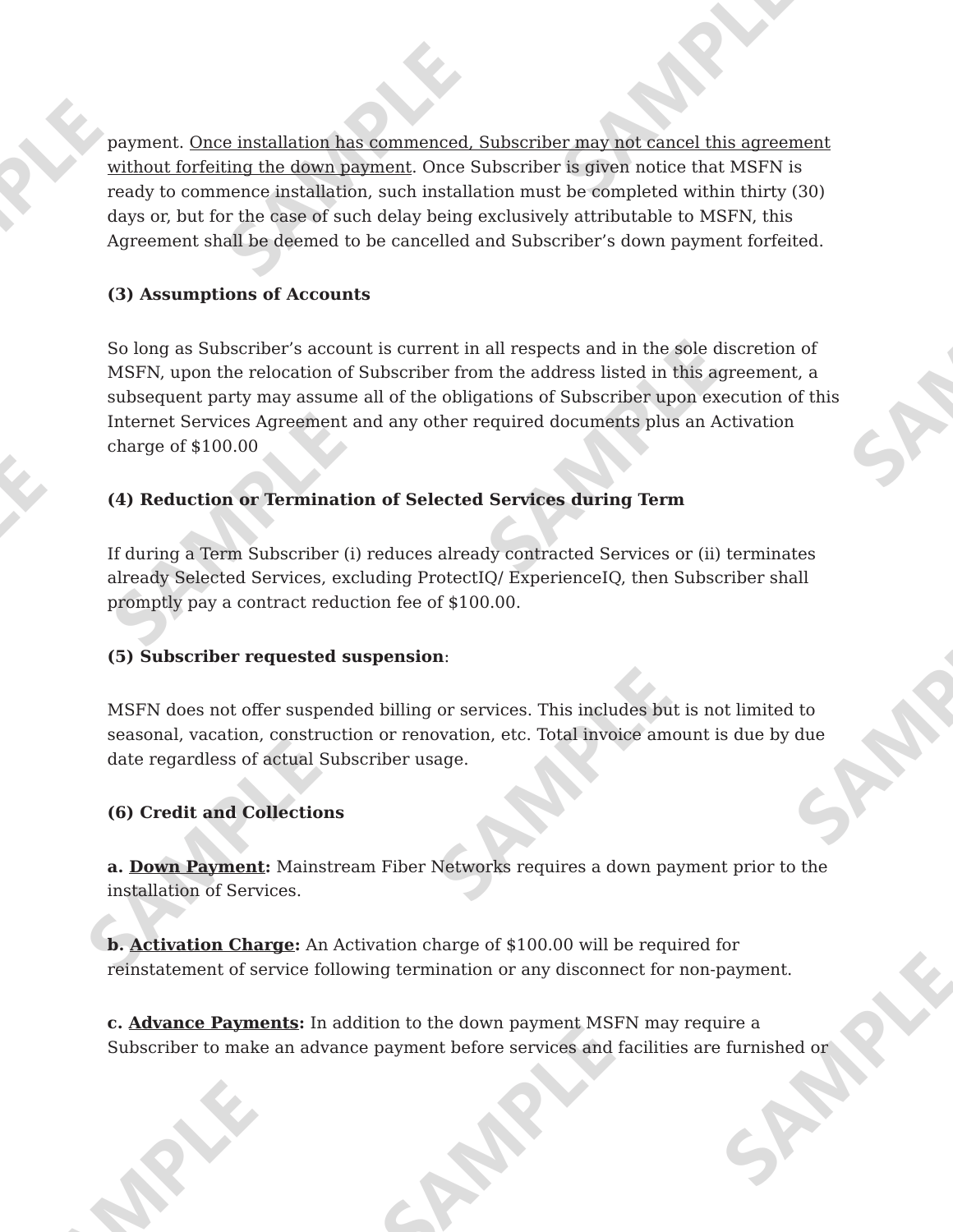where special construction is involved. The advance payment may include an amount equal to the estimated nonrecurring charges and recurring charges for a period as required by MSFN. Advance payment of recurring charges will be credited to the Subscriber's initial bill. Advance payments do not accrue interest. An advance payment may be required in addition to a down payment.

d. Service and Support: MSFN provides technical support, service and repair M-F 8am-6pm EST at best effort for equipment owned and installed by MSFN at no cost to Subscriber provided such repairs or replacements are not required as a result of the acts or negligence of Subscriber or any other person. Generally, this means the equipment and materials used in the delivery stream up to and including the access termination point. If MSFN responds to a service request and determines the problem to be in equipment or systems not owned and installed by MSFN, the Subscriber will be charged \$100 per hour for the service call, with a one-hour (\$100) minimum.

e. Returned Checks: Subscriber shall be charged \$50.00 for each returned check, ACH failure, or credit card decline for whatever reason, including but not limited to, insufficient funds, closed account or post-dating; and, MSFN, in its sole discretion, may elect to terminate this Agreement.

## **TERM AND PAYMENT OBLIGATIONS OF A SUBSCRIBER**

A. Term: The Initial Term ("Initial Term") of this Agreement shall run from the date Subscriber delivers a signed Agreement to MSFN and shall continue thereafter for the period otherwise stated in this Agreement; such period to commence on that date Subscriber's Service is activated. Throughout this Agreement, any initial period is known as the "Initial Term." After the Initial Term, provided, regarding the then current term, the account is current in all respects, the term shall be renewed for a successive one year terms unless MSFN receives not more than 60 days nor less than 30 days before the end of the then current term notice in writing that the Subscriber wishes to terminate all Services. Continued use of the Services constitutes acceptance of this Agreement and any amendments or additions.

B. Billing; Contact Information: Subscriber must provide MSFN with accurate and complete billing information, including legal name, address, telephone number, and, when applicable, credit card/billing information. Subscriber must report to MSFN all changes to this information within seven (7) days of the change. Subscriber is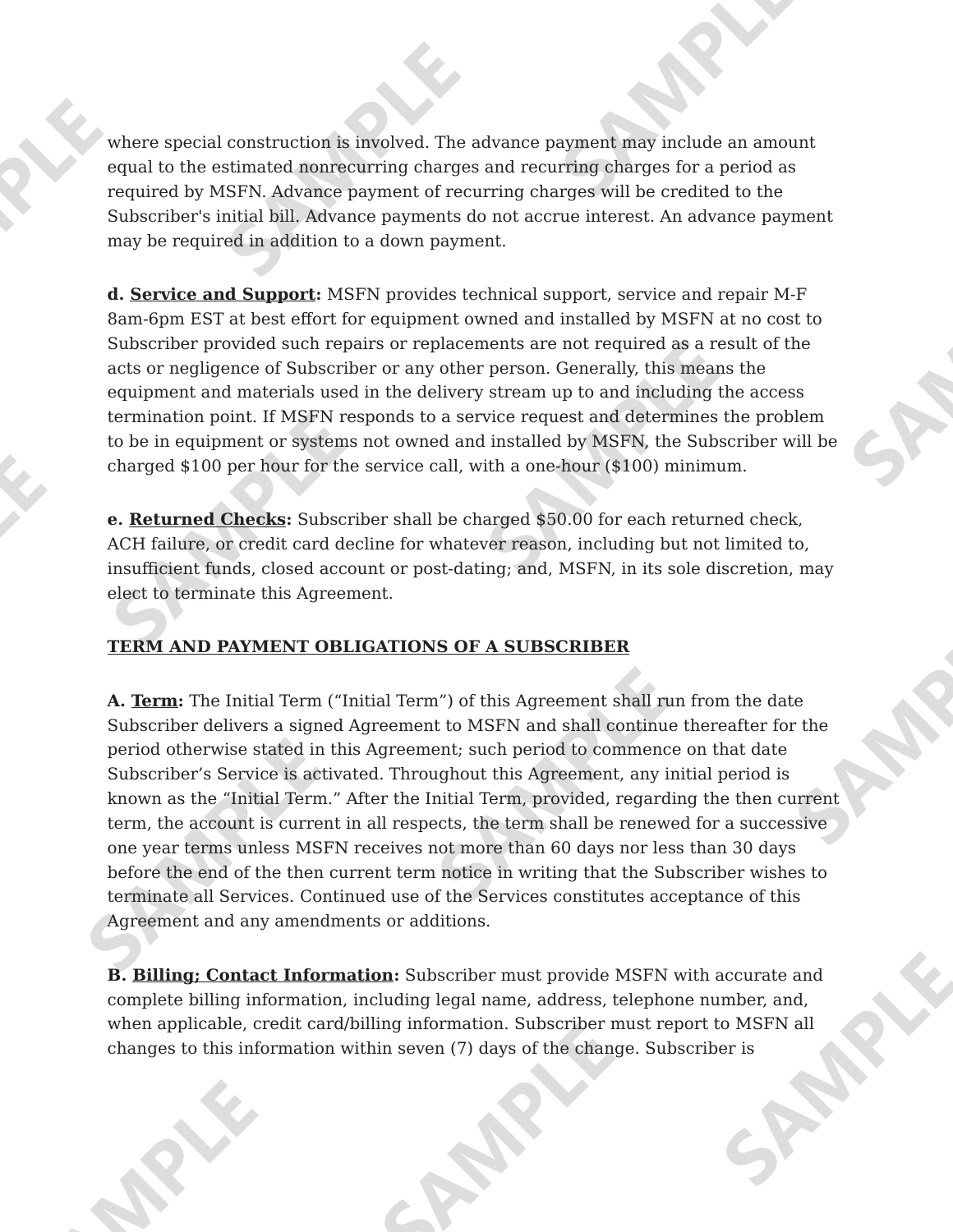responsible for all charges to their account.

C. Billing: Renewal Term: Subscriber shall incur monthly charges from the date of Service activation. All billing periods shall be full calendar months. The initial bill shall also include an activation charge. All monthly fees are due when billed. Payments are due within the time indicated on the billing invoice. The Subscriber's down payment shall be a credit to Subscriber's initial bill. Services during any renewal term shall be billed at the then prevailing rate for such Services at the commencement of such renewal term.

All billings and notices shall be delivered to Subscriber via delivery to Subscriber's electronic mailbox as noted in this agreement. Subscriber may elect to receive paper invoices for an additional charge of \$5.00 per month.

**D. Delinguent Accounts:** Delinguent accounts may be suspended or terminated at the sole discretion of MSFN. MSFN will bill and Subscriber shall pay an additional charge of \$100.00 to reinstate a suspended account. All delinguent accounts and/or breaches of this Agreement by Subscriber shall be subject to a monthly late fee of one and threequarters of one percent (1.75%) (or the maximum amount allowed by law, whichever is less) and any attorney fees, collection costs, or expenses incurred to collect a delinquent account or remedy a breach.

## 6. SUBSCRIBER ACCOUNT, PASSWORD AND SECURITY

Subscriber and Subscriber's appointed authorized users of your Mainstream Fiber Networks account must comply with this Agreement and the Acceptable Use Policy. Subscriber is responsible to assure that no one else accesses the Services through Subscriber's account. Subscriber must notify Mainstream Fiber Networks immediately by phone at 844-752-6736 or by electronic mail at info@msfiber.net immediately upon discovering any unauthorized use of its account.

## 7. MONITORING THE SERVICES

MSFN reserves the right to monitor in accordance with its Acceptable Use Policy. MSFN also may disclose information regarding use of the Services if MSFN, acting in its sole discretion, believes that it is reasonable to do so, for compliance with law, legal process or other authorized requests; operate the Services properly; or protect itself and its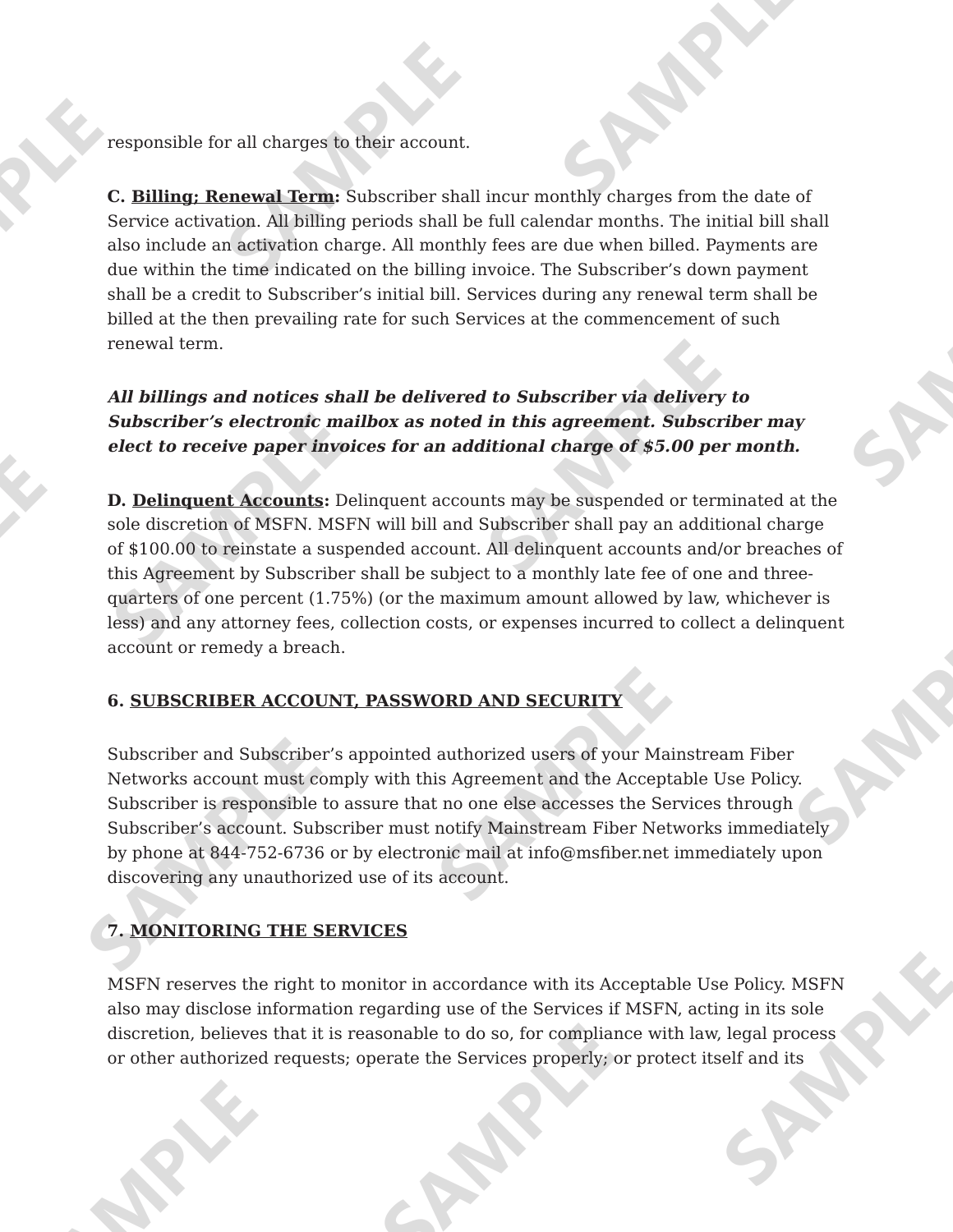Subscribers. MSFN may immediately remove material or information from MSFN servers, in whole or in part, which MSFN, in its sole and absolute discretion, determines may infringe another's property rights or violate the Acceptable Use Policy.

#### 8. DISCLAIMER OF WARRANTIES AND LIMITATION OF LIABILITY

Except for certain products and services specifically identified as being offered by MSFN, MSFNdoes not control any materials, information, products, or services on the Internet. The Internet contains unedited materials, some of which are sexually explicit or may be deemed offensive. Subscriber agrees that MSFN has no control over and accepts no responsibility for such materials. Subscriber assumes full responsibility and risk for use of the Services and the Internet and is solely responsible for evaluating the accuracy, completeness, usefulness, and appropriateness of all services, products, and other information, and the quality and merchantability of all merchandise provided through the Service or the Internet.

The Services are provided on an "as-is" and "as-available" basis. MSFN makes no warranty, express or implied, that the Services will be uninterrupted, error-free, or free of viruses or other harmful components. MSFN make no warranty express or implied,, including but not limited to, warranties of title, non-infringement, merchantability, and fitness for a particular purpose regarding any merchandise, information or service provided through MSFN or the Internet. No advice or information given by MSFN or its representatives shall create a warranty of any kind whatsoever. MSFN and its principals or employees are not liable for any costs or damages arising directly or indirectly from Subscriber's use of the Internet, including any indirect, incidental, exemplary, multiple, special, punitive, or consequential damages.

MSFN shall not be liable for any failure of or delay in performance due to circumstances beyond its reasonable control, which may include, without limitation, Acts of God, fires, earthquakes, floods, power or technical failure, acts of any governmental body, labor disputes, changes in law, regulation or government policy, riots, war, epidemics, acts or omissions of vendors or suppliers, equipment failures or transportation difficulties. MSFN assumes no liability for performance degradation due to radio-frequency (RF) interference. MSFN assumes no liability for loss of data, revenue or other circumstances resulting from delays, non-deliveries or Service interruptions. MSFN shall not be held responsible for any damages that may occur to any other equipment or property, or any other consequential or incidental damages of any kind, whether based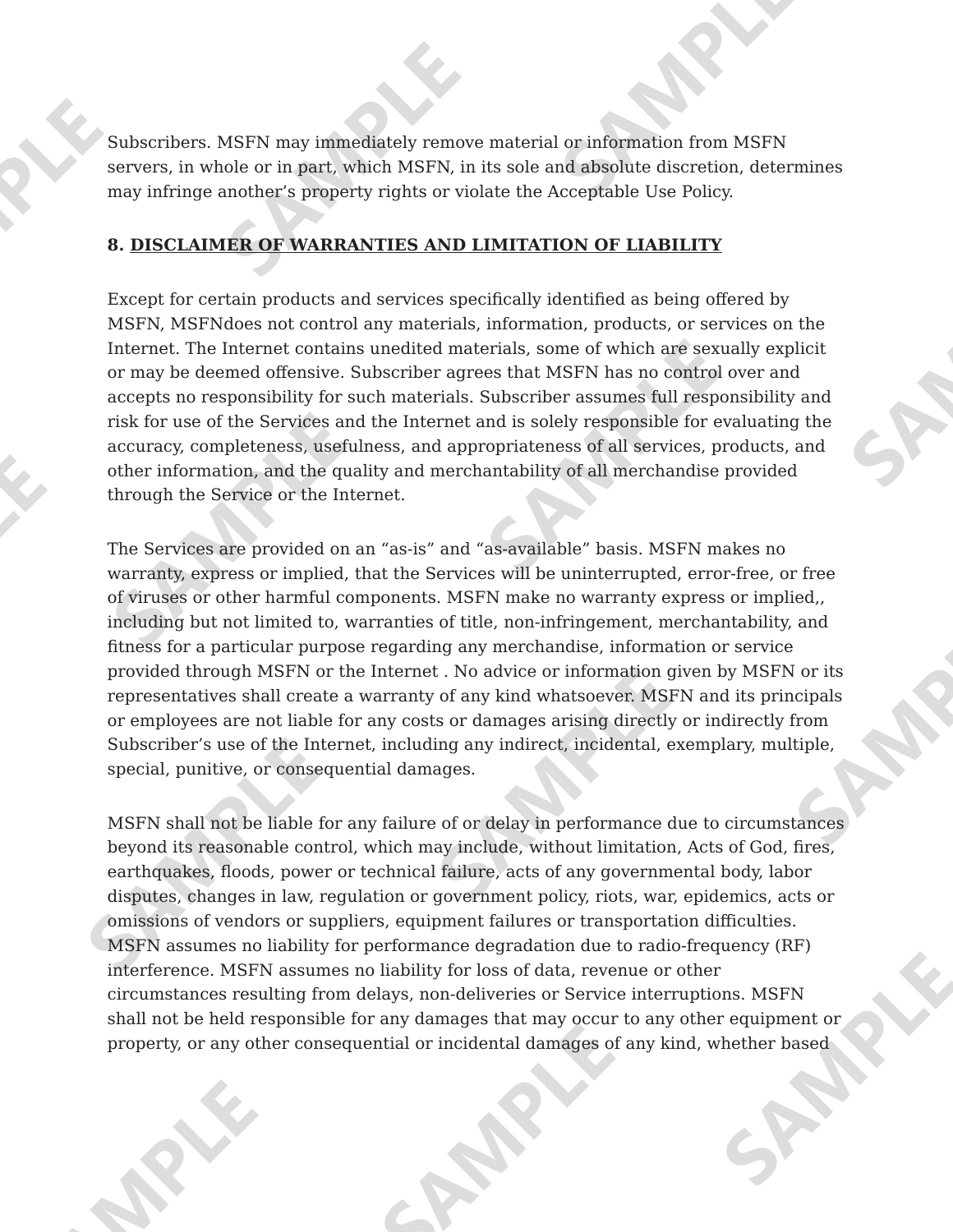on contact, negligence or strict liability.

#### **9. WEBSITE USAGE**

The MSFN site on the World Wide Web may provide some complementary information services offered at no charge to users. MSFN may provide links on the website to other websites which are not under its control. These links are provided for convenience only and are not intended as an endorsement by MSFN of the organization or individual operating the website, or a warranty of any type regarding the website or the information on the website. Subscriber may provide a hypertext link to MSFN's website, provided that:

a. The link must be clearly marked "Mainstream Fiber Networks";

b. The link must "point" to the URL "https://msfiber.net" and not to any other pages within the website:

c. The appearance, position and other aspects of the link may not be such as to damage or dilute the goodwill associated with our name and trademark(s);

d. The appearance, position and other aspects of the link may not create the false appearance that an entity is associated with or sponsored by MSFN;

e. The link, when activated by a user, must display this website full-screen and not within a "frame" on the linked website: and

f. MSFN may, in its sole discretion, revoke consent to link to our website at any time. All hypertext links to the website must be approved in writing by MSFN.

Many portions of the website are made available for the free exchange of ideas by participants and are not regularly monitored nor moderated by MSFN. MSFN assumes no responsibility and makes no warranty that it will undertake to screen or remove such material. Subscriber shall hold MSFN harmless from all claims based upon the materials posted by others. Subscriber will defend and indemnify, MSFN from any claims made by third parties regarding the material that Subscriber provides. Personal information posted by Subscriber to the website is posted at Subscriber's own risk.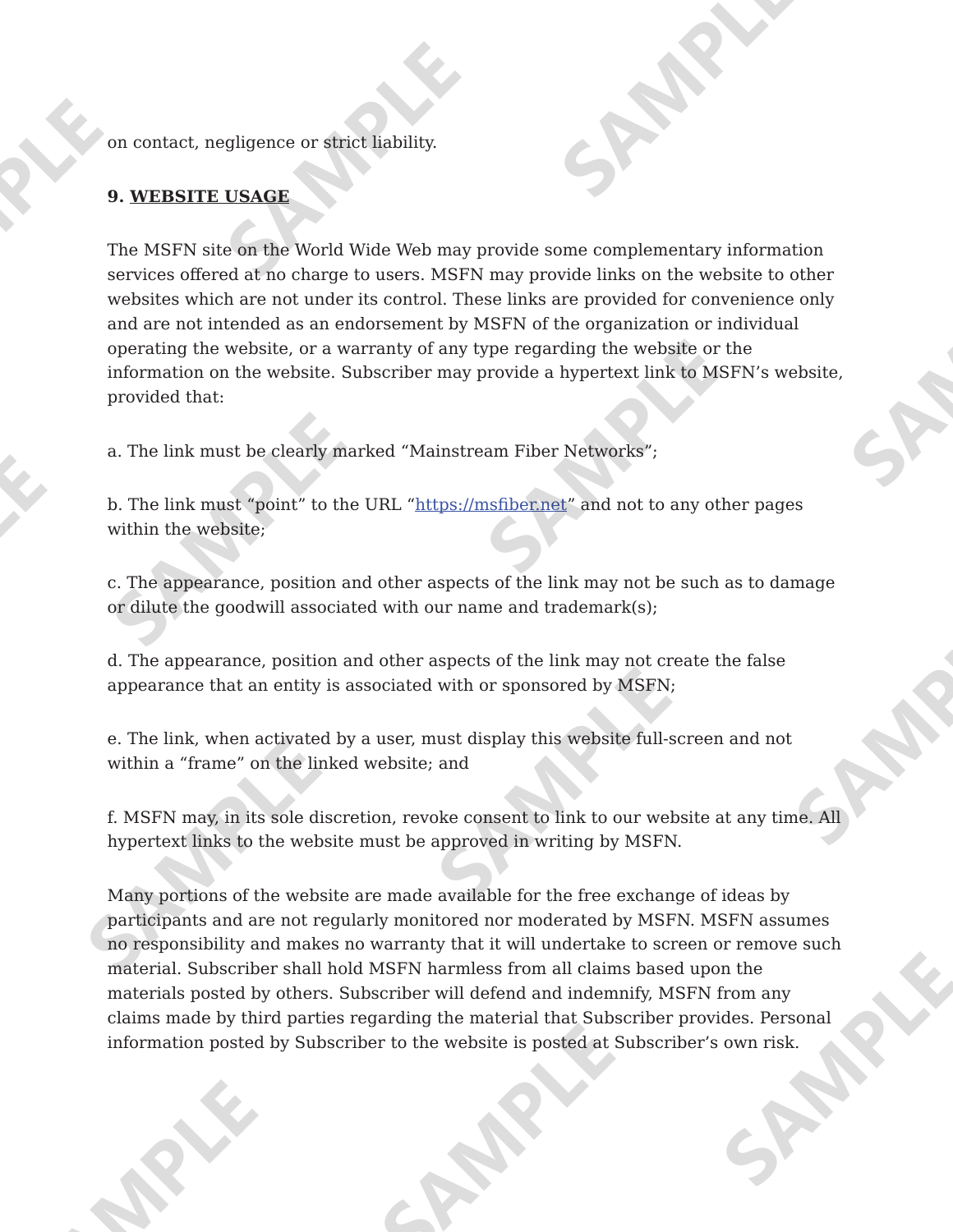MSFN will have no liability arising from use of that information. Subscriber shall not use the website to distribute or publish any advertising of goods or services. solicitations for funds, or other commercial messages. Subscriber agrees not to post, upload or otherwise introduce a virus or other harmful code onto the website.

Subscriber's posting of material on the website or providing material to MSFN to use on the website will be deemed to be a grant by Subscriber to MSFN of a license to the material to include the material on the website and to reproduce, publish, distribute, perform, display, and transmit the material and to prepare derivative works as may be reasonably necessary to do so, and Subscriber waives all rights of attribution and integrity with respect to the material.

## **10. TERMINATION**

Without prior notice, MSFN may terminate this Agreement together with Subscriber's password, account, and/or use of the Services, for any reason in its sole judgment, including, without limitation, if Mainstream Fiber Networks believes Subscriber has violated this Agreement, its Acceptable Use Policy, or any of the applicable user policies, or if Subscriber fails to pay any charges when due. MSFN may provide termination notice to Subscriber by email addressed to Subscriber's email account, or by U.S. Mail or courier service to the address you provided for the Services.

## 11. JURISDICTION

This Agreement is governed by Indiana law without regard to conflict of law provisions. The federal courts located in Indiana and the state courts located in Brown County, Indiana, alone have jurisdiction over all disputes arising out of or related to this Agreement and the Services. Subscriber consents to the personal jurisdiction of such courts with respect to such matters or otherwise between Subscriber and MSFN, and Subscriber waives its rights to removal or consent to removal.

## **12. ACCEPTABLE USE POLICY**

MSFN supports the free flow of information and ideas over the Internet and does not actively monitor use of the Services under normal circumstances. Similarly, MSFN does not exercise editorial control over the content of any website, electronic mail transmission, news group, or other material created or accessible over or through the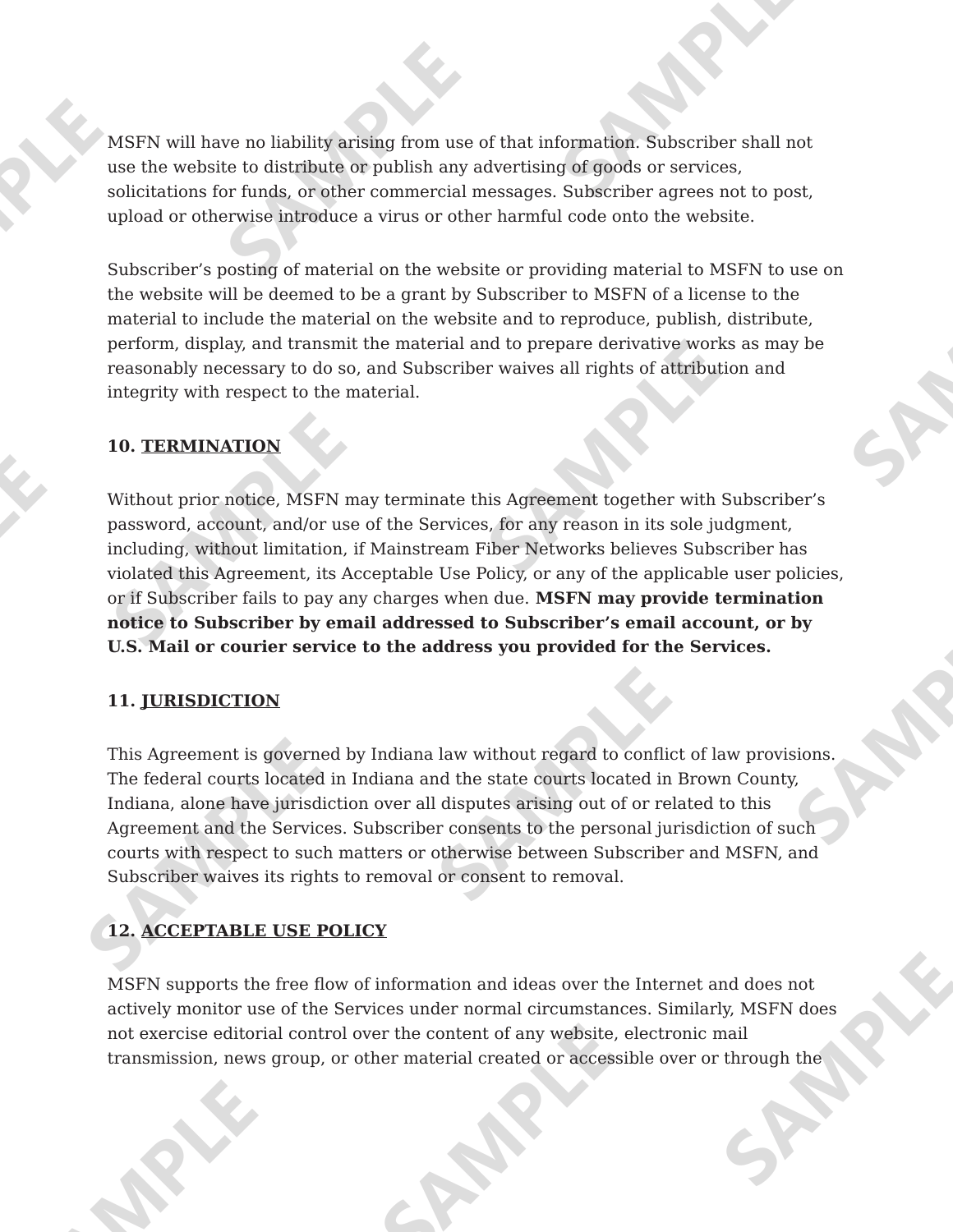Services, except for certain propriety websites. However, MSFN may, in its discretion, remove any materials that may be illegal or may subject MSFN to liability. MSFN may cooperate with legal authorities and/or third parties in the investigation of any suspected or alleged crime or civil wrong. Violations of this policy include the following:

A. Illegal Use. Using the Services to transmit any material (by email, uploading, posting or otherwise) that, intentionally or unintentionally, violates any applicable local, state, national or international law, or any rules or regulations promulgated thereunder.

B. Harm to Minors. Using the Services to harm, or attempt to harm, minors in any way.

C. Threats. Using the Services to transmit any material (by email, uploading, posting or otherwise) that threatens or encourages bodily harm or destruction of property.

D. Harassment. Using the Services to transmit any material (by email, uploading, posting or otherwise) that harasses another.

E. Fraudulent Activity. Using the Services to make fraudulent offers to sell or buy products, items or services, or to advance any type of financial scam such as "pyramid schemes," "Ponzi schemes" and "chain letters."

F. Forgery or Impersonation. Adding, removing or modifying identifying network header information in an effort to deceive or mislead is prohibited. Attempting to impersonate any person by using forged headers or other identifying information is prohibited. The use of anonymous remailers or nicknames does not constitute impersonation. Using deliberately misleading headers ("munging" headers) in news postings in order to avoid spam email address collectors is allowed.

G. Unsolicited Commercial Email/Unsolicited Bulk Email. Activities that have the effect of facilitating unsolicited commercial email or unsolicited bulk email, whether or not that email is commercial in nature, are prohibited.

H. Unauthorized Access. Using the Services to access or to attempt to access the accounts of others, or to penetrate, or attempt to penetrate, security measures of Mainstream Fiber Networks or another entity's computer software or hardware, electronic communications system, or telecommunications system, whether or not the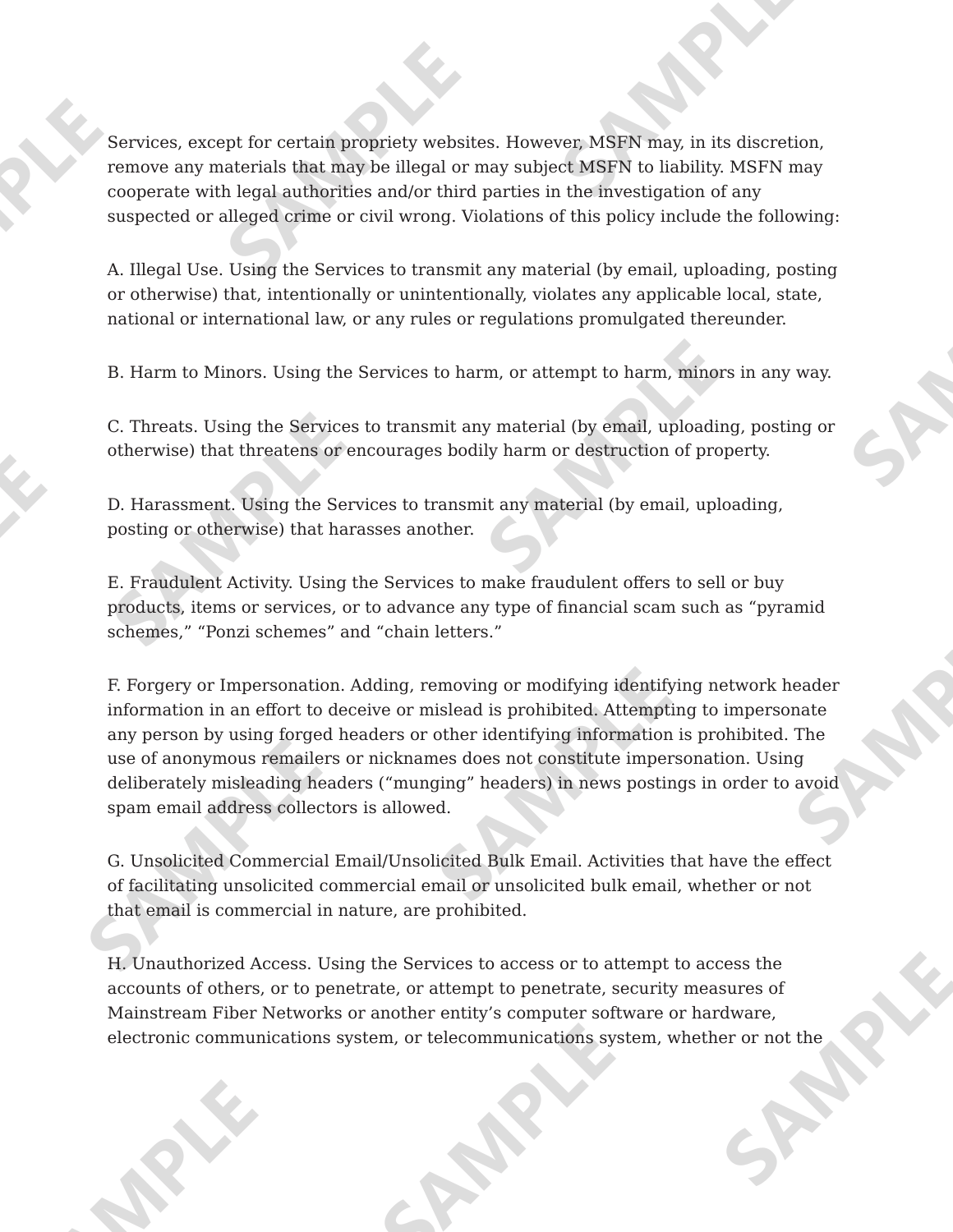intrusion results in corruption or loss of data.

I. Copyright or Trademark Infringement. Using the Services to transmit any material (by email, uploading, posting or otherwise) that infringes any copyright, trademark, patent, trade secret or other proprietary rights of any third party, including, but not limited to, the unauthorized copying of copyrighted material, the digitization and distribution of photographs from magazines, books or other copyrighted sources, and the unauthorized transmittal of copyrighted software.

J. Collection of Personal Data. Using the Services to collect, or attempt to collect, personal information about third parties without their knowledge or consent.

K. Reselling the Services. Reselling the Services without MSFN's authorization.

L. Network Disruptions and Unfriendly Activity. Using the Services for any activity which adversely affects the ability of other people or systems to use MSFN services or the Internet. This includes "denial of service" (DoS) attacks against another network host or individual user. Interference with or disruption of other network users, network services or network equipment is prohibited. It is the Subscriber's responsibility to ensure that their network is configured in a secure manner. A Subscriber may not, through action or inaction, allow others to use their network for illegal or inappropriate actions. A subscriber may not permit their network, through action or inaction, to be configured in such a way that gives a third party the capability to use their network in an illegal or inappropriate manner.

M. MSFN may modify end-user connection, including but not limited to "limiting, throttling or shaping to provide fair usage to all of its Subscribers."

## **13. PRIVACY POLICY:**

MSFN routinely collects information about your connection speed, quality of service, up-time availability and other technical information related to subscriber Internet performance. Under normal circumstances, MSFN does not monitor, store or share information about websites visited, files downloaded, emails sent or received. MSFN may disclose or access account information it believes that the law requires it, or in special cases when MSFN believes that disclosing this information is necessary to identify, contact or bring legal action against a party who may be violating this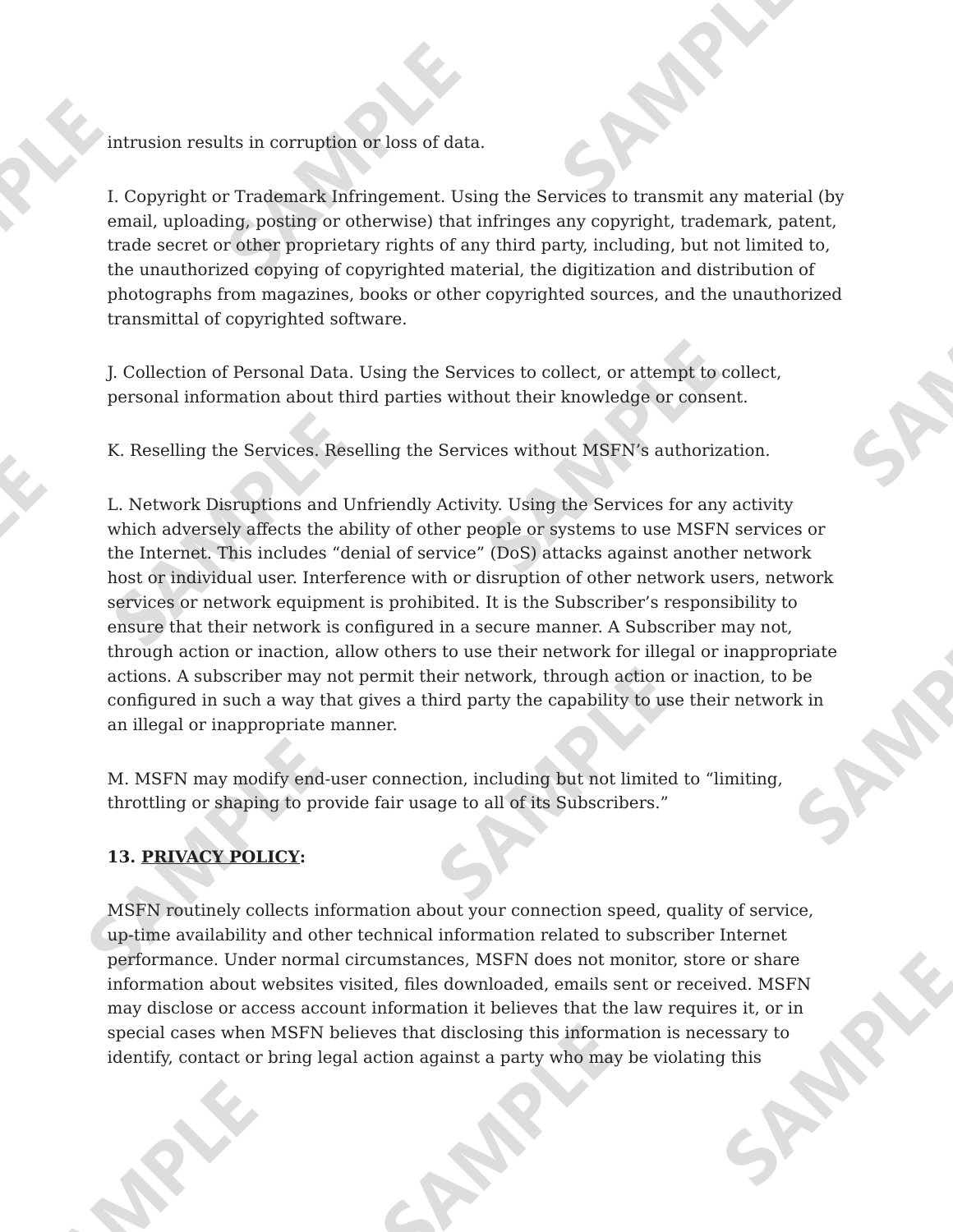Agreement. MSFN may compile statistical data for the purpose of selling such data; but any such compilation of data will be anonymous and its sale in compliance with all applicable law.

## **14. MISCELLANEOUS**

a. Entire Agreement: This Agreement, the Service Order form, the Acceptable Use Policy and any other MSFN user policies posted on MSFN's website before or after the execution of this Agreement constitute the entire Agreement between Subscriber and MSFN with respect to Subscriber's use of the Services. No salesperson, installer, subscriber service representative, or other similarly situated individual is authorized to change or modify in any way the terms set forth herein. The terms of the Agreement may be changed only by a document prepared by MSFN and signed by an officer of MSFN.

b. Amendment: MSFN may revise, amend, or modify this Agreement, its pricing or Equipment costs, the Acceptable Use Policy and any other user policies and agreements previously posted by it on its website, at any time in writing. Notice of any revision, amendment, or modification will be posted on the MSFN website (https://www.msfiber.net) and any such revision, amendment or modification shall be binding on Subscriber.

c. Conflict in Terms: In the event of any conflict between the terms of this Agreement, the Acceptable Use Policy and any other MSFN postings, MSFN shall, acting reasonably, reconcile the conflicts. If the conflict cannot be reconciled, the terms of this Agreement shall prevail.

d. Mediation: Any dispute under the terms of the Agreement may be referred initially by MSFN in its sole discretion to pre-suit mediation prior to the initiation of any civil actions; and Subscriber agrees to said referral. Mediation costs of each party shall be borne by that party. Mediation, depending on the selected mediator's schedule, shall occur if at all possible within forty-five (45) days of MSFN's decision to invoke mediation.

e. Notice: All billing documents and notices under this Agreement shall be delivered by MSFN to Subscriber at Subscriber's last known (to MSFN) electronic mail address (the address provided by Subscriber in this agreement shall be conclusive as to that correct